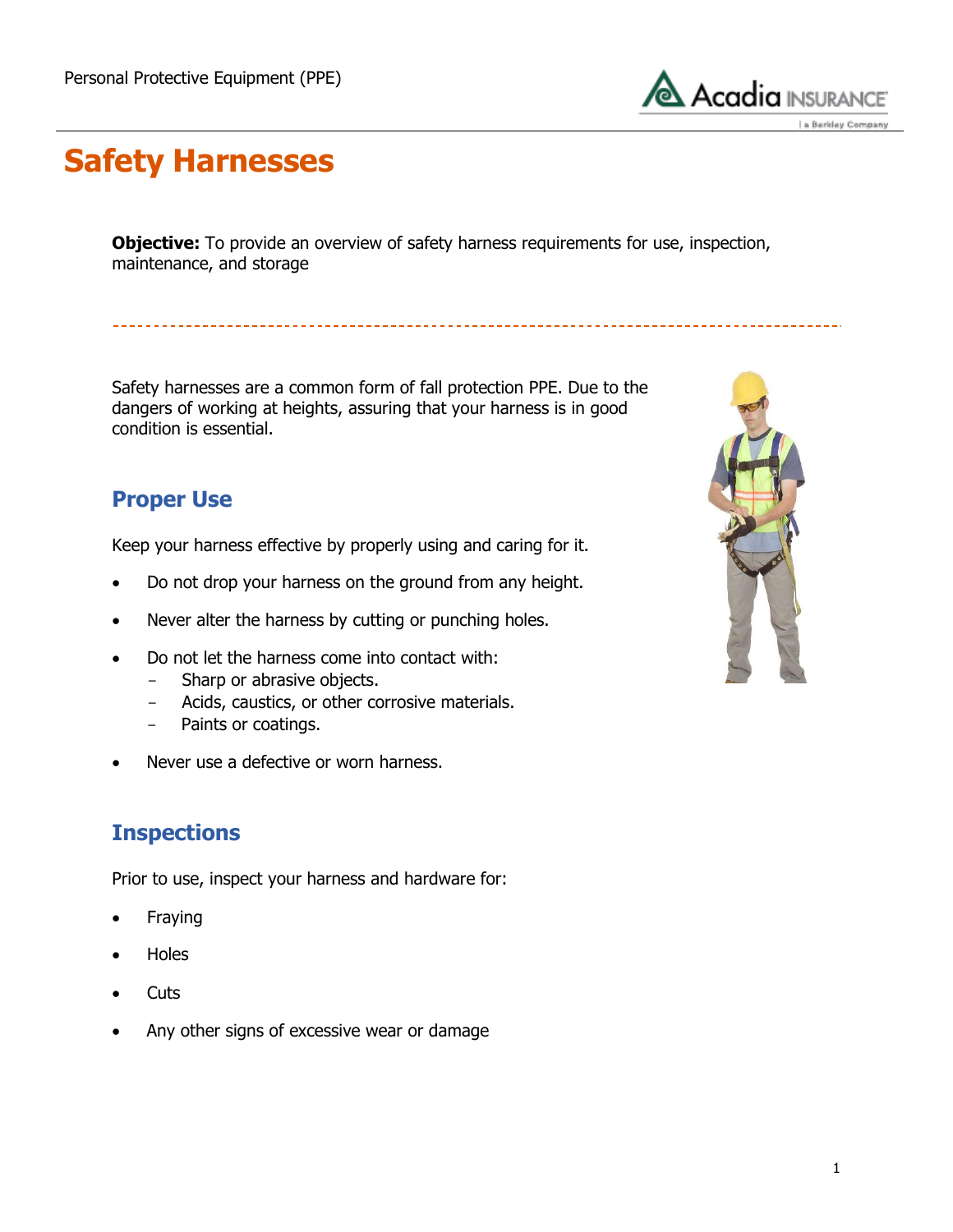

## **Safety Harnesses**

#### **Maintenance and Storage**

- Replace harnesses as needed:
	- If the harness is found to be defective, damaged, or excessively worn, remove it from service immediately.
	- If the harness is subjected to in-service loading, such as a fall, remove it from service immediately.
	- Harnesses must also be replaced according to the manufacturer's instructions and timeline.
- To wash the harness:
	- Wipe the harness with warm water and mild soap.
	- Rinse with warm water.
	- Wipe the wet harness with a clean, dry cloth.
	- Let it dry slowly at room temperature.
	- Do not expose the wet harness to extreme cold, heat, or sunlight.
- Store harnesses safely in separate, dry compartments or hang them so that they will not be crushed, worn, or creased.